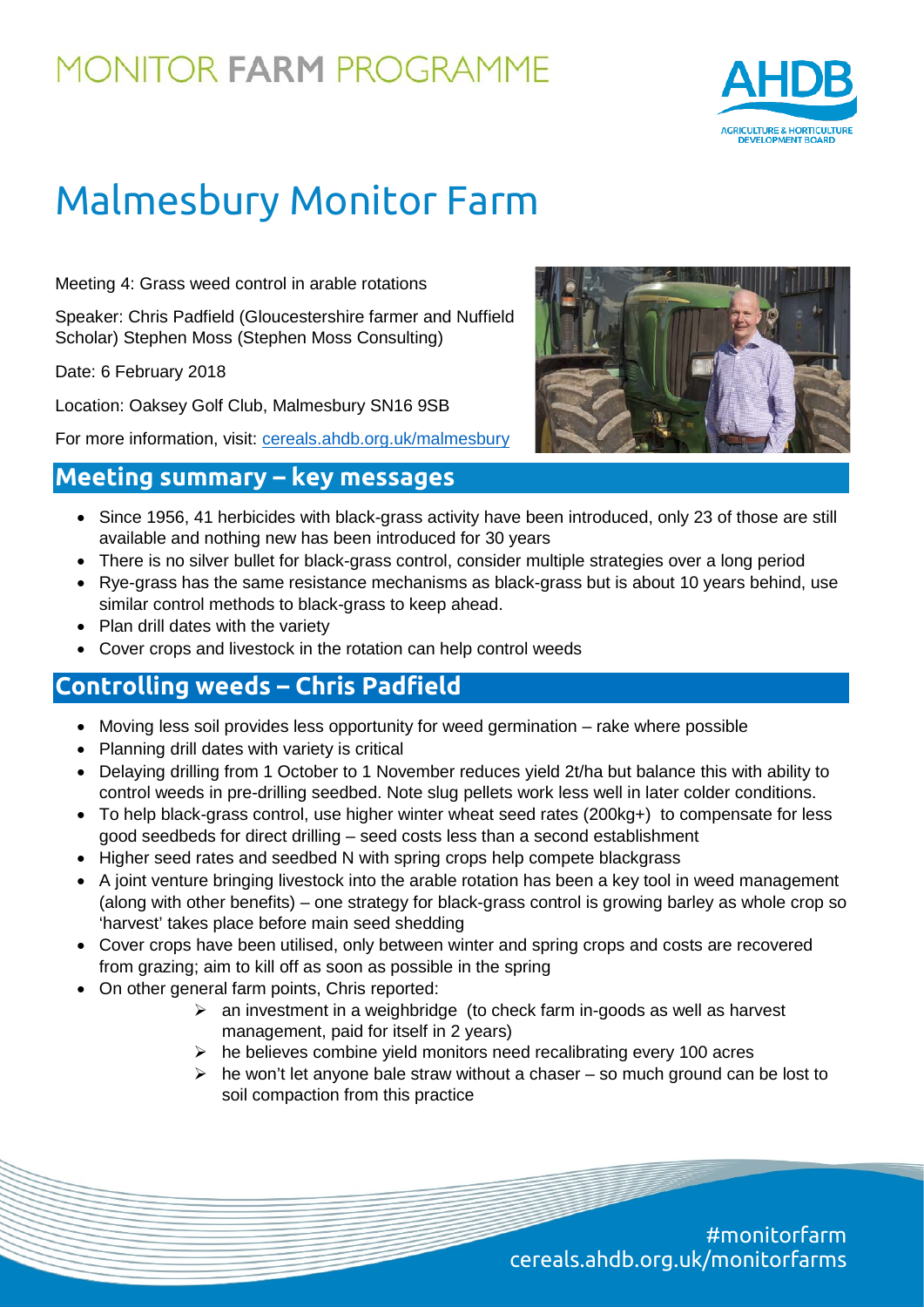## **MONITOR FARM PROGRAMME**



### **Black-grass control – Stephen Moss**

5 point strategy to black-grass control:

- 1. Stop the weed seeding patch spray off and hand rogue before mid-June
- 2. Use cultivations strategically, taking into account the infestation levels on each field
- 3. Delay autumn sowing or move to spring cropping
- 4. Increase competition by increasing seed rates
- 5. Experiment to find the best pre-emergence herbicide for your own farm



Thought for the future – as we strive to raise organic matter levels in soils for longer term resilience, will the efficacy of pre-emergence herbicides decline?

Ryegrass is thought to be about 10 years behind black-grass but with the same resistance mechanisms. It's twice as competitive as black-grass and produces ten times more seeds per plant. Use similar strategies as black-grass to get ahead.

> #monitorfarm cereals.ahdb.org.uk/monitorfarms